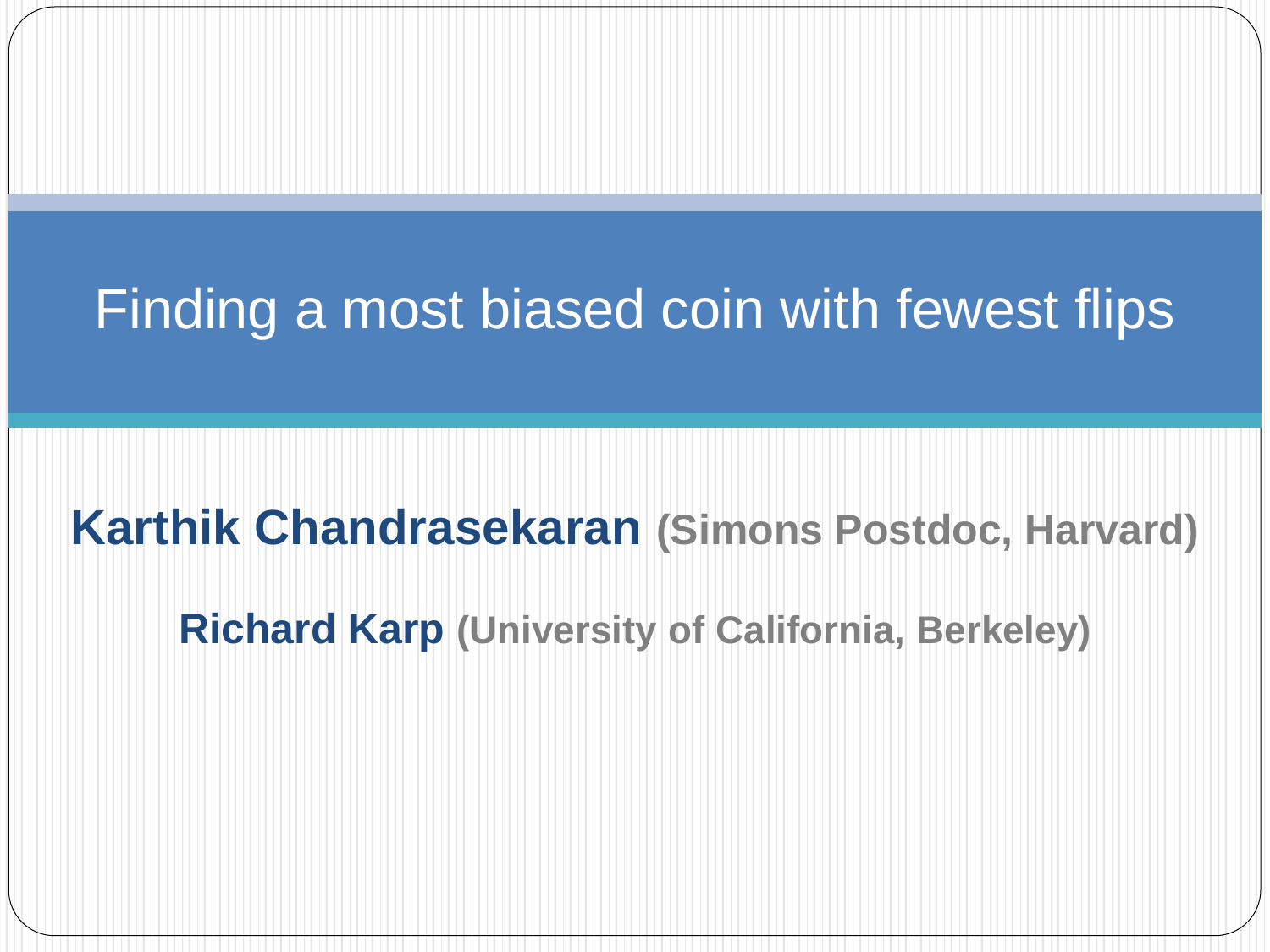## The Coin-Toss Problem



- Given: *n* coins with bias probability  $p_i$  for coin *i* and  $\delta, \epsilon > 0$
- Allowed operation: Toss and note down history
- Goal: Find a coin *i* with large bias  $Pr(p_i \ge p^* \epsilon | i \text{ is output}) \ge 1 \delta$
- Qn: Is there a strategy that minimizes the expected number of tosses needed?
- Indifference zone assumption: top two bias probabilities differ by at least  $\epsilon$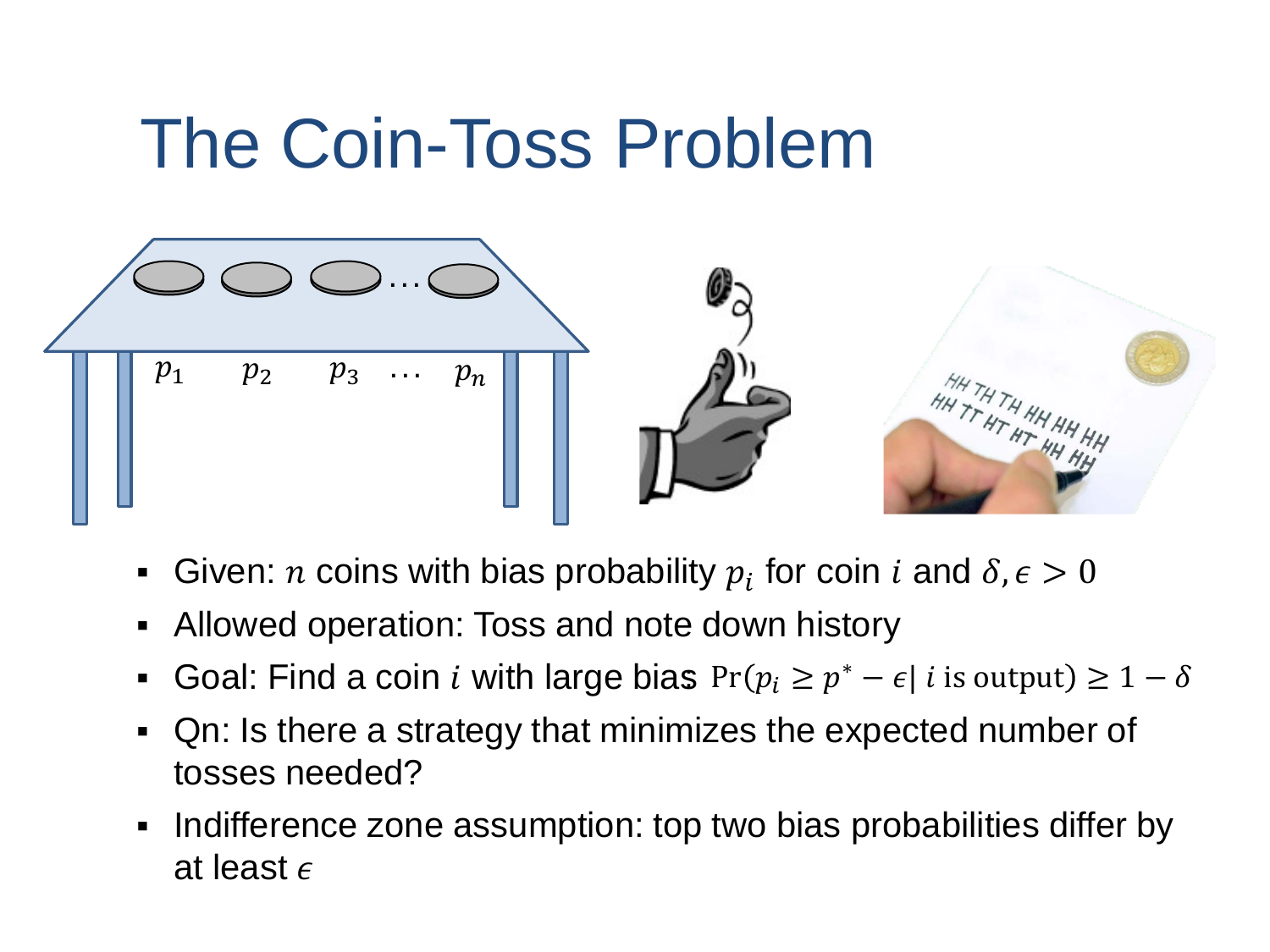### Related work

- Number of tosses for non-adaptive  $\leq \left(\frac{4n}{\epsilon^2}\right) \log\left(\frac{n}{\delta}\right)$
- [EMM '02] Upper bound: Adaptive Algorithm

> Number of tosses =  $O\left(\frac{n}{\epsilon^2}\log\left(\frac{1}{\delta}\right)\right)$ 

- [MT '04] Lower bound:
	- $\triangleright$  There exist probabilities  $p_1, ..., p_n$  such that the number of tosses for any adaptive strategy  $=$

 $\Omega\left(\frac{n}{\epsilon^2}\log\left(\frac{1}{\delta}\right)\right)$ 

uestion: Better algorithm to address the constant factor gap?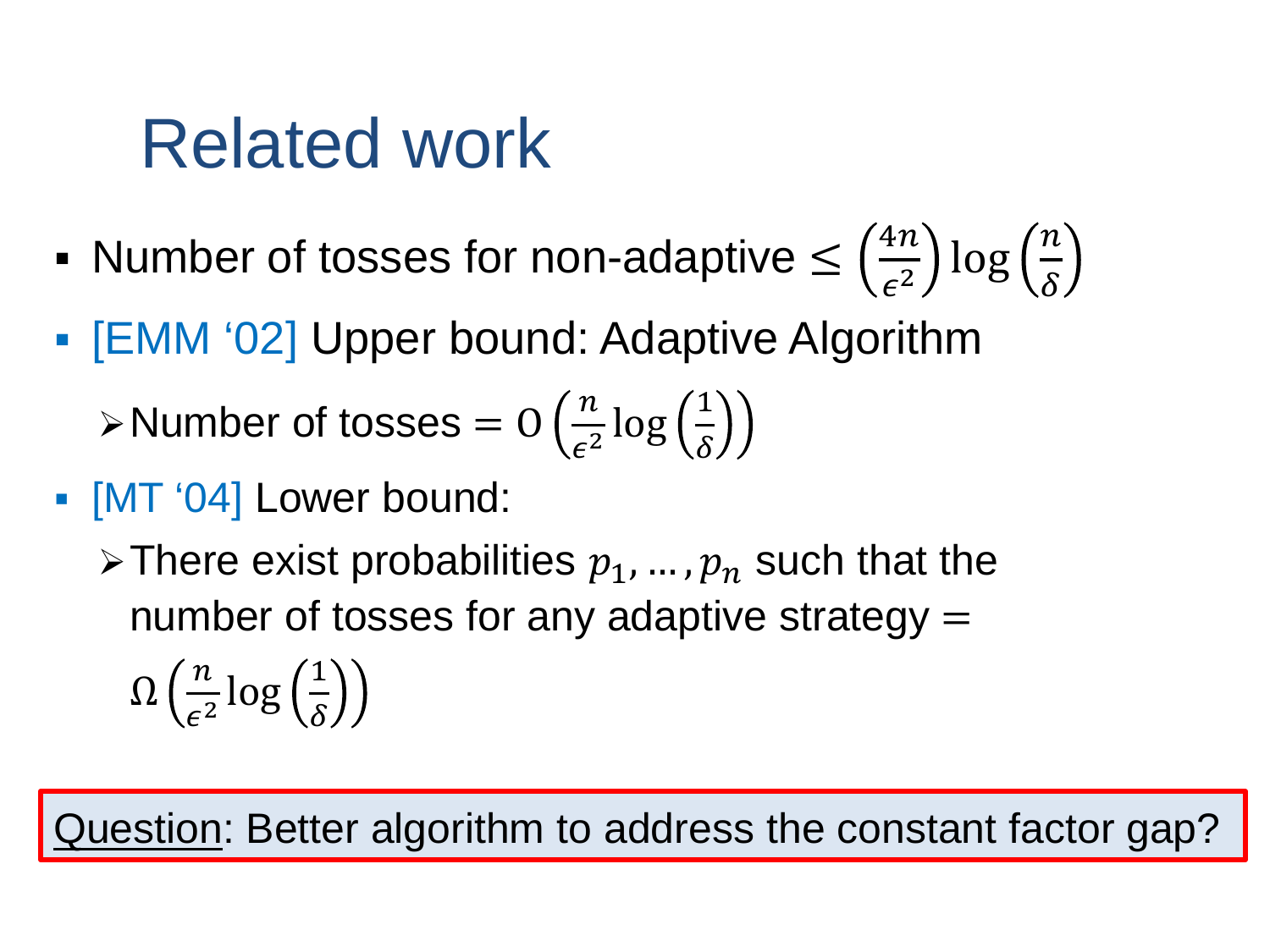## A Decision-Theoretic Perspective

- Given: a history of toss outcomes
- Determine the coin to toss in the next step so that the expected future number of tosses to find a large bias coin is minimized
- Seeking optimum decision in each step
	- Does such a strategy even exist?
	- $\triangleright$  If it does, can we implement it efficiently?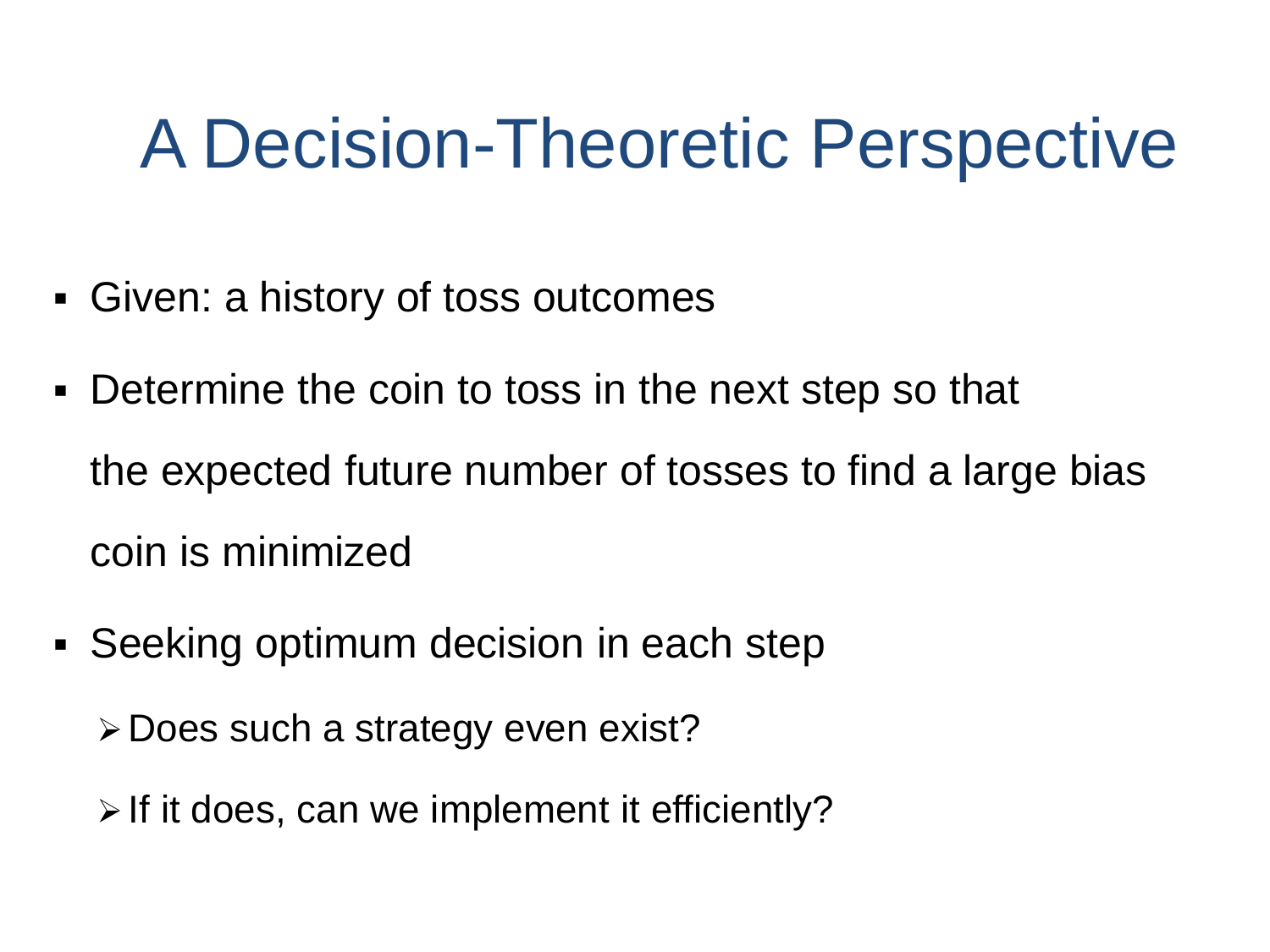## Problem Setting

Coins are of two types

 $\triangleright$  Most biased:  $p_i = p + \epsilon \longleftarrow$  Heavy coin

≻ Second-most biased:  $p_i = p - \epsilon$  ← Non-heavy coin

Infinite supply of coins with probabilistic prior



- Algorithm is allowed to toss coins adaptively
- $\bullet$  Output a coin i s.t.

Pr(Coin *i* is heavy history(*i*)  $\geq 1 - \delta$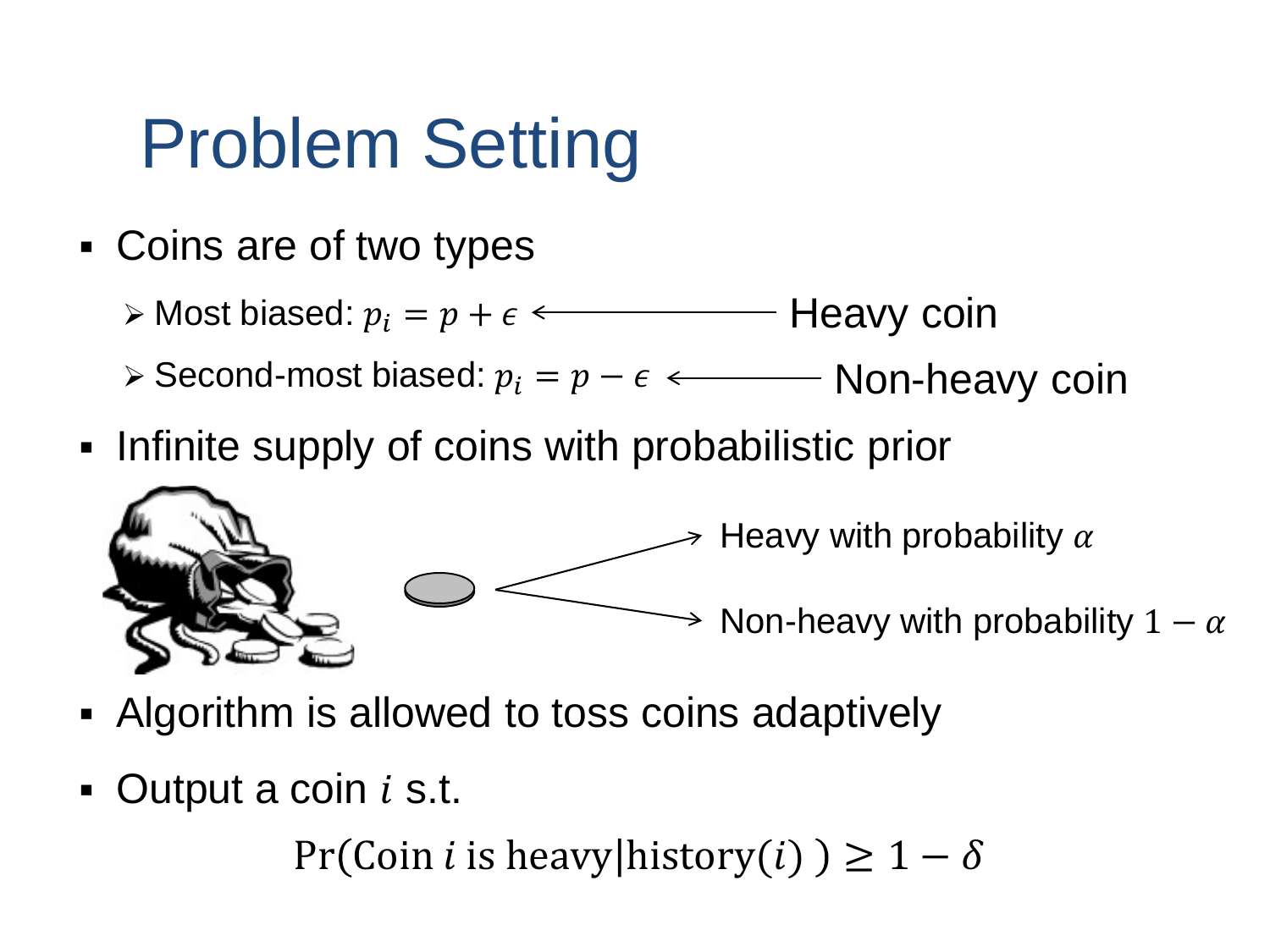#### **Results**

An optimal algorithm: minimizes the expected number of tosses

- Decision Theoretic Optimal Strategy: In each step, the strategy picks a coin so that the expected future number of tosses is minimized
	- Can start with an arbitrary history for a finite collection of the coins

≻ Expected number of coin tosses  $\leq \left(\frac{32}{\epsilon^2}\right)$  $\frac{1-\alpha}{\alpha}$  $\frac{-\alpha}{\alpha} + \log \left( \left( \frac{1-\delta}{\delta} \right) \right)$  $\frac{1-\alpha}{\alpha}$  $\alpha$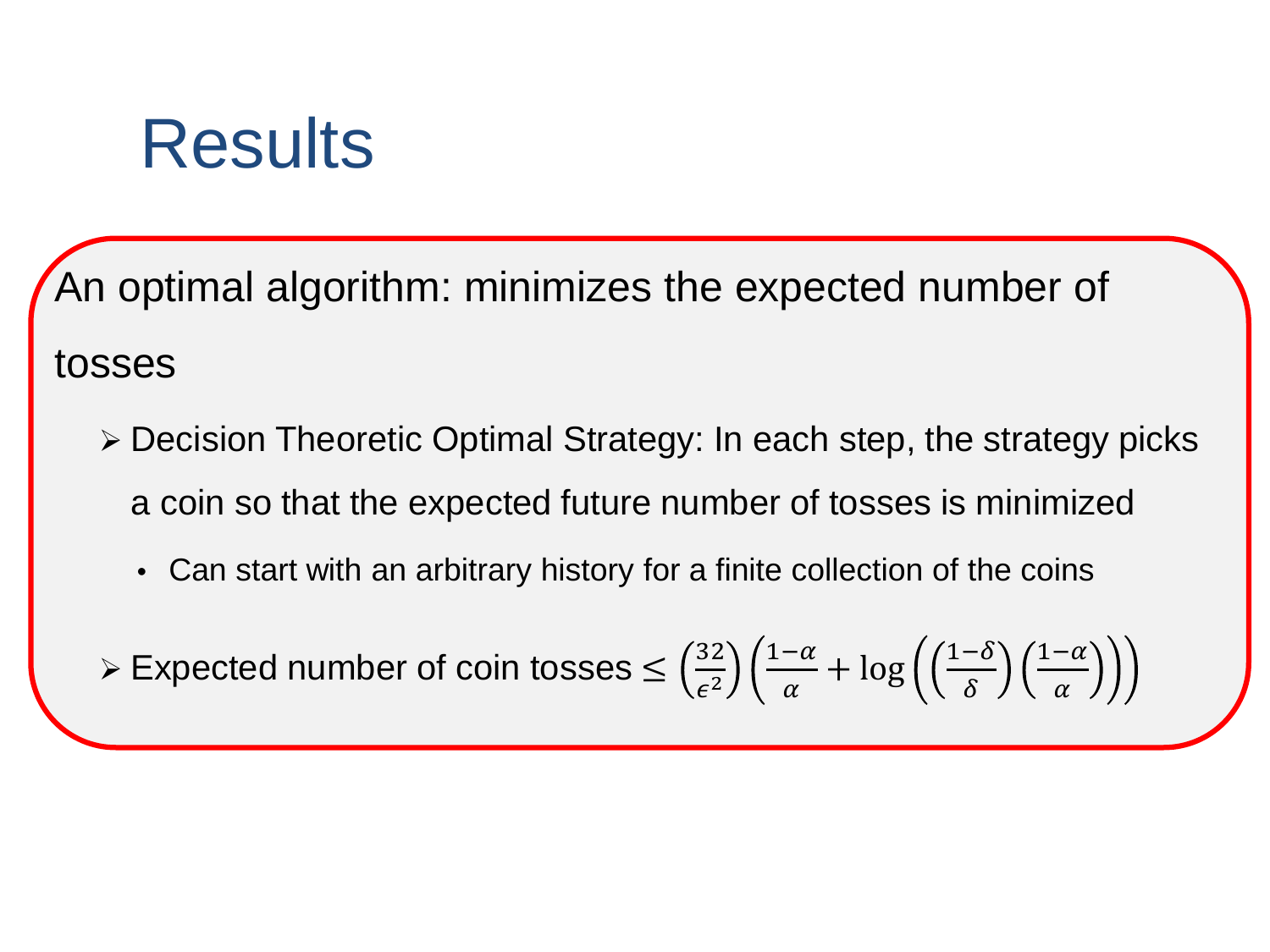# The Strategy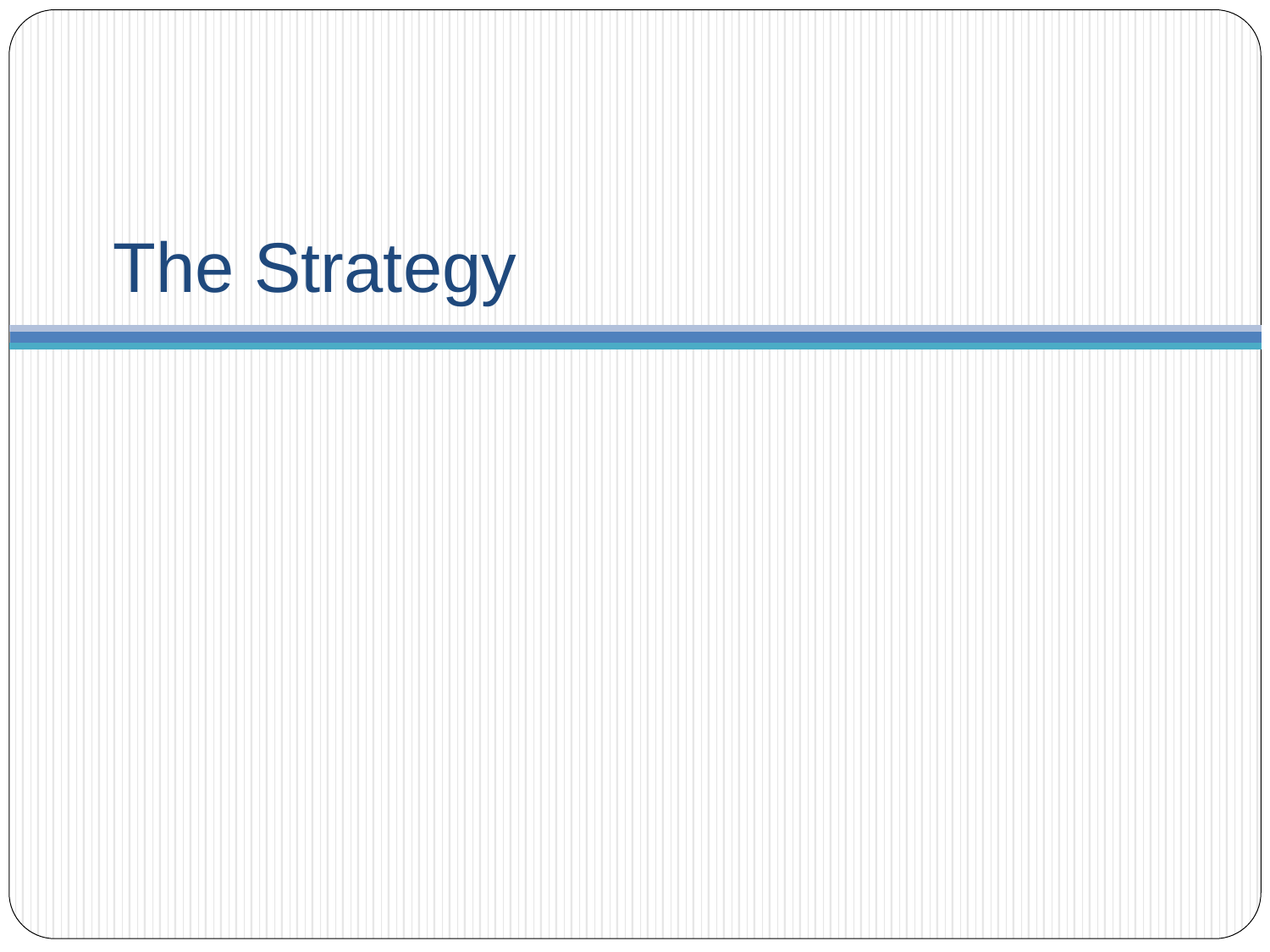## Likelihood Ratio

For a coin *i* with history(*i*) = (#heads(*i*), #tails(*i*)), define

 $L_i \coloneqq$  $Pr(\text{history}(t)|\text{Conn}\;t$  is heavy Pr(history(*i*)|Coin *i* is non−heavy

$$
= \left(\frac{p+\epsilon}{p-\epsilon}\right)^{\#\text{heads}(i)} \left(\frac{1-p-\epsilon}{1-p+\epsilon}\right)^{\#\text{tails}(i)}
$$

Observation: Given the history( $i$ ) = (#heads( $i$ ), #tails( $i$ )) for coin  $i$ Pr $\left(\text{Coin } i \text{ is heavy}|\text{history}(i)\right) \geq 1-\delta$  if and only if  $L_i \geq \left(\frac{1-\delta}{\delta}\right)$  $\frac{1-\alpha}{\alpha}$  $\alpha$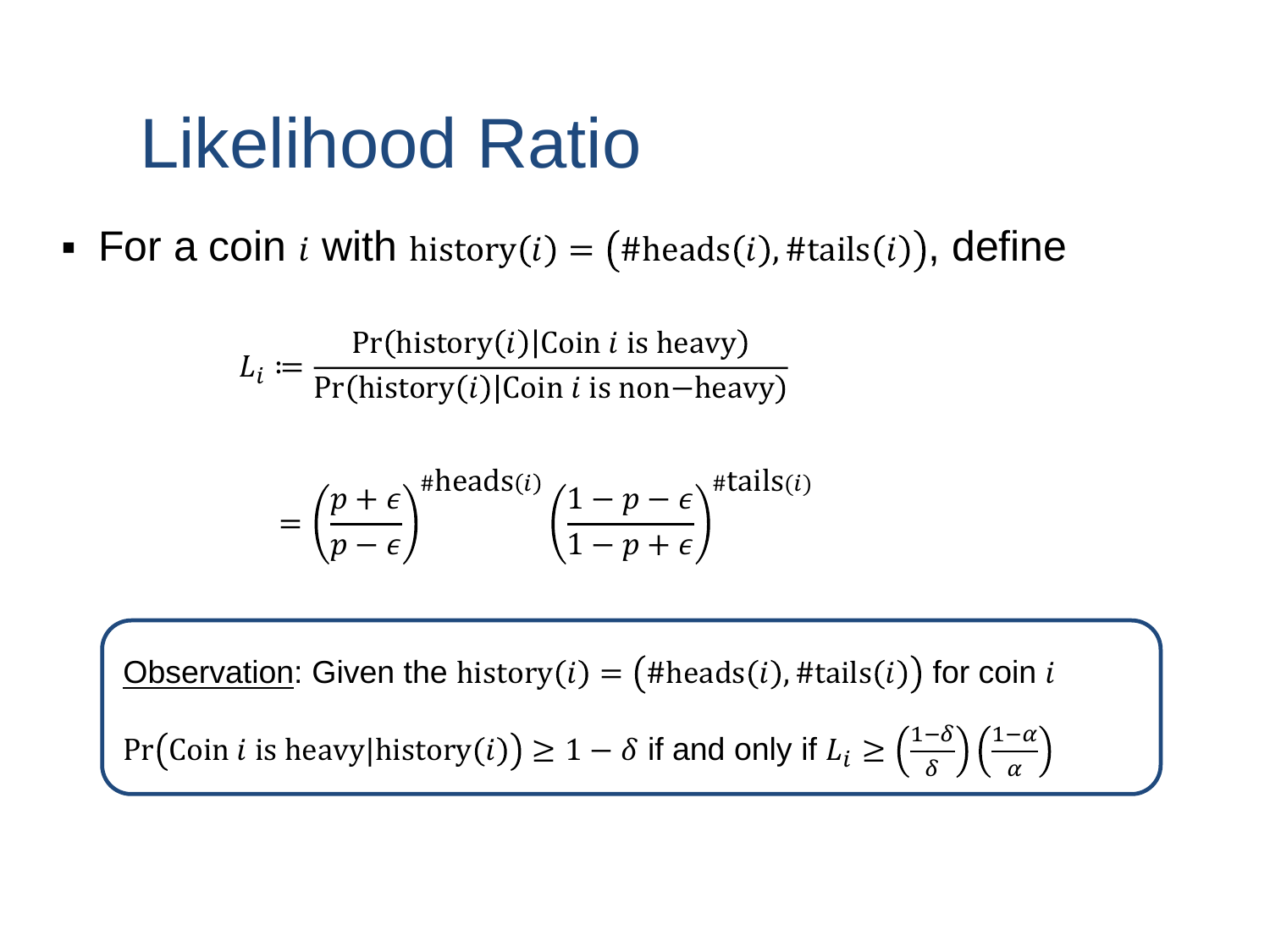# Algorithm

Initialize  $L_i = 1$  for every coin i

■ While 
$$
L_i < \left(\frac{1-\delta}{\delta}\right) \left(\frac{1-\alpha}{\alpha}\right)
$$
 for every coin *i*:

 $\triangleright$  Toss coin *i* for which  $L_i$  is largest

 $\triangleright$  Update  $L_i$  based on toss outcome:

$$
L_i \leftarrow \begin{cases} L_i \left( \frac{p+\epsilon}{p-\epsilon} \right) \text{ if outcome is head} \\ L_i \left( \frac{1-p-\epsilon}{1-p+\epsilon} \right) \text{ if outcome is tail} \end{cases}
$$

• Output coin  $i$  with largest  $L_i$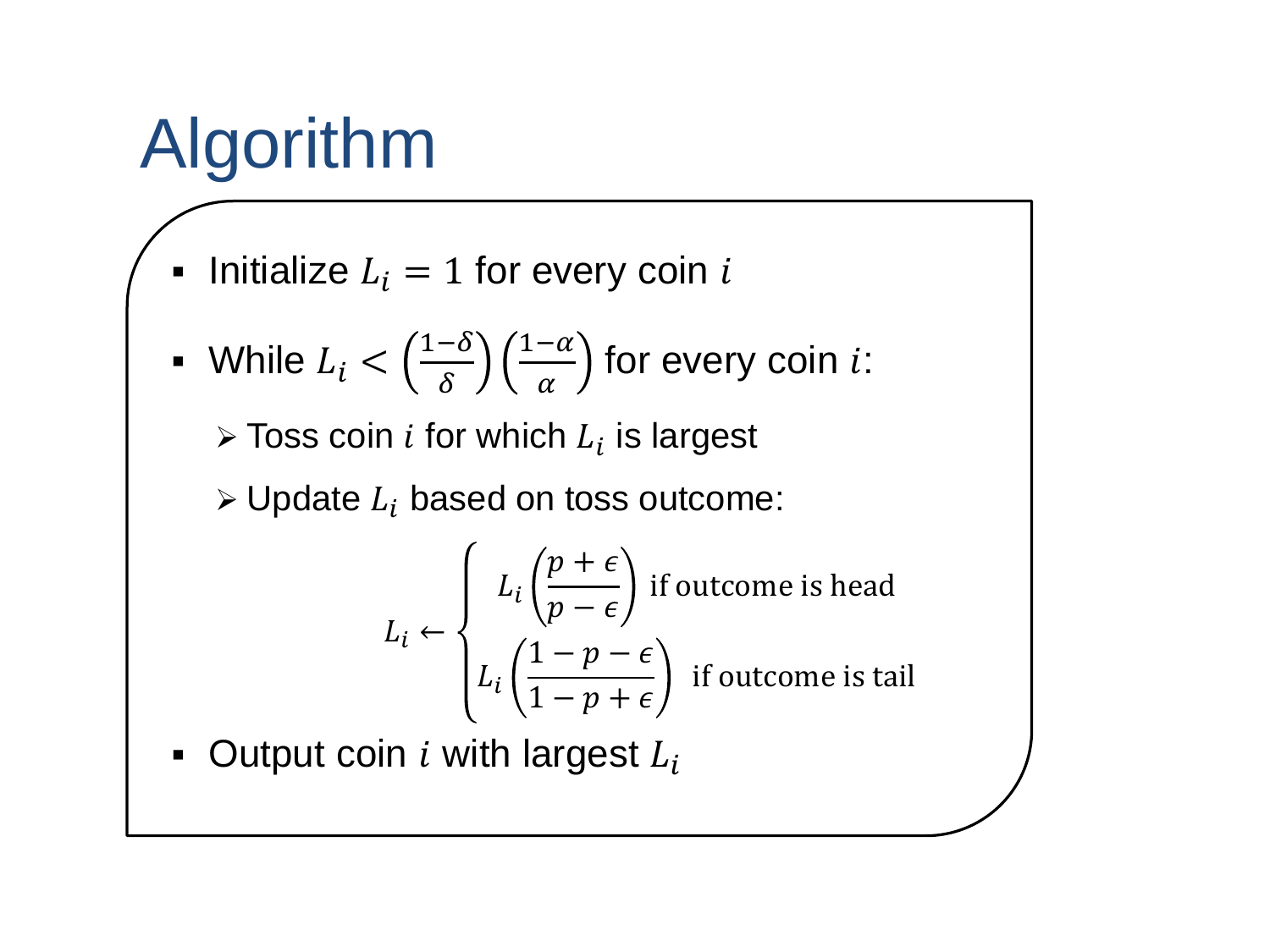## Correctness Probability

Observation: Given the history(i) =  $($ #heads(i), #tails(i)) for coin i

Pr (Coin *i* is heavy|history  $(i)$ )  $\geq 1 - \delta$  if and only if  $L_i \geq \left(\frac{1-\delta}{\delta}\right)$  $\frac{1-\alpha}{\alpha}$  $\alpha$ 

If coin *i* is output by the algorithm, then  $L_i \geq \left(\frac{1-\delta}{\delta}\right)$  $\frac{1-\alpha}{\alpha}$  $\alpha$ 

 $\Rightarrow$  Pr(Coin *i* is heavy|history (*i*))  $\geq 1 - \delta$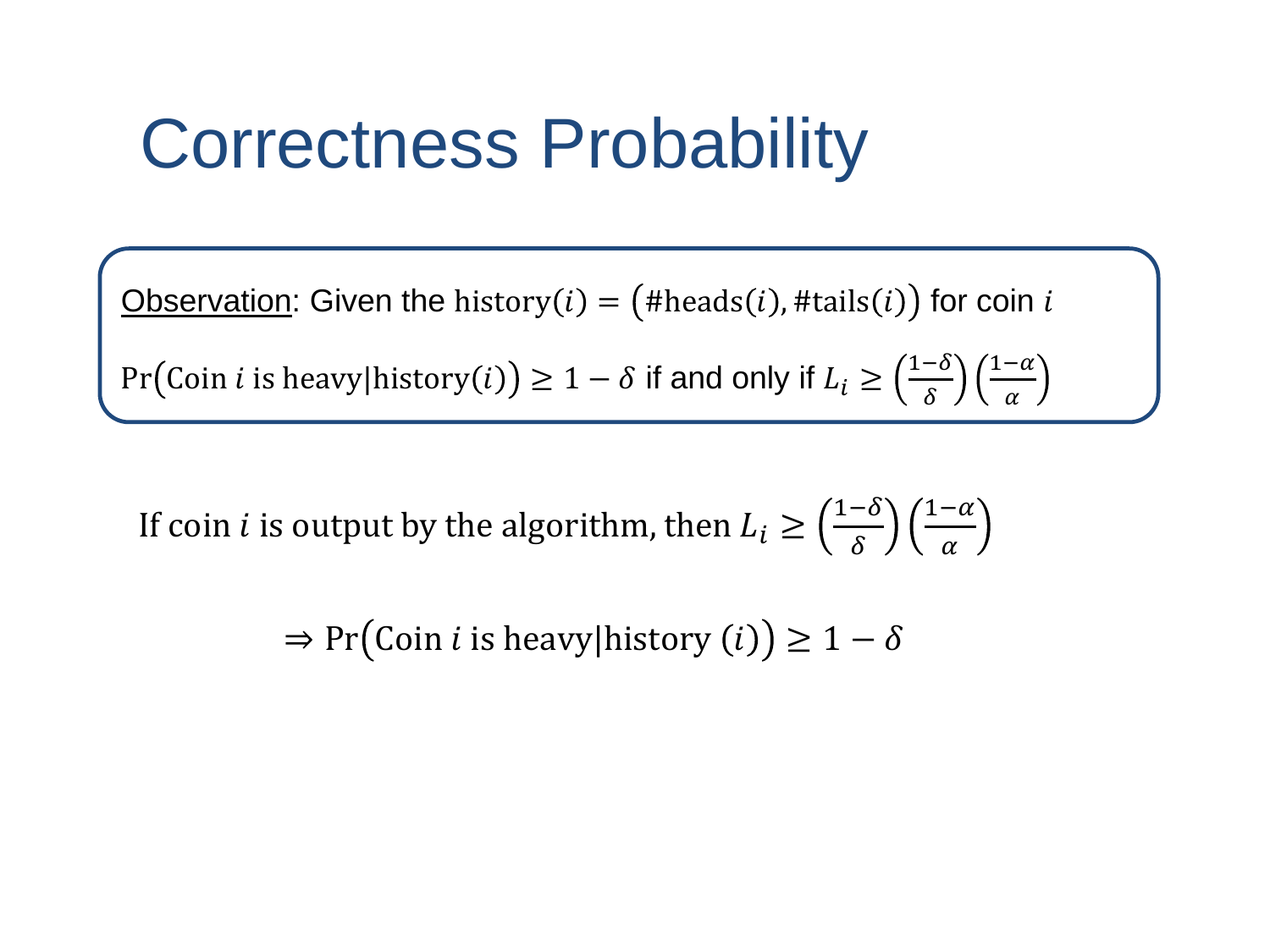## **Optimality**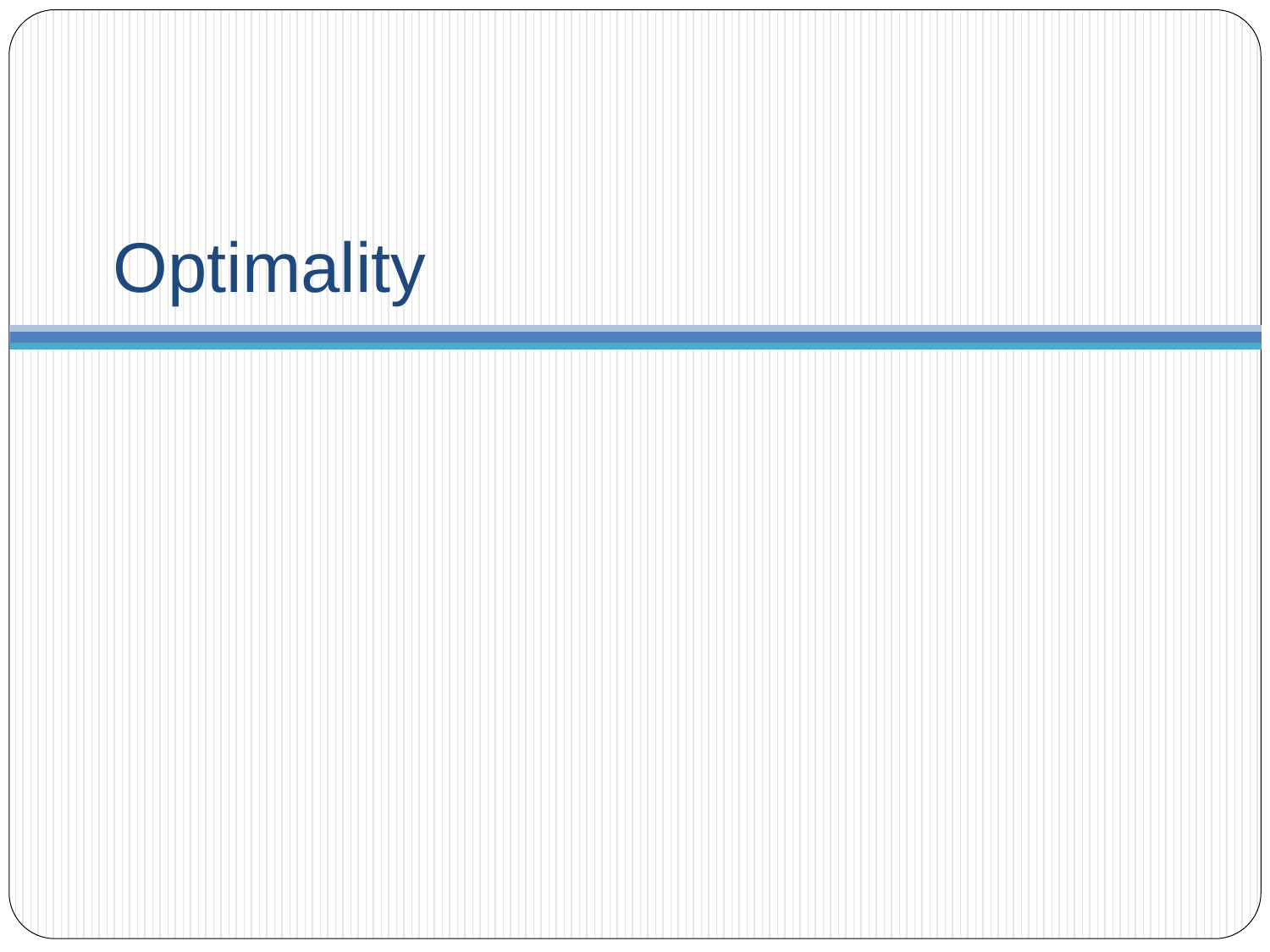#### An alternate view of the algorithm

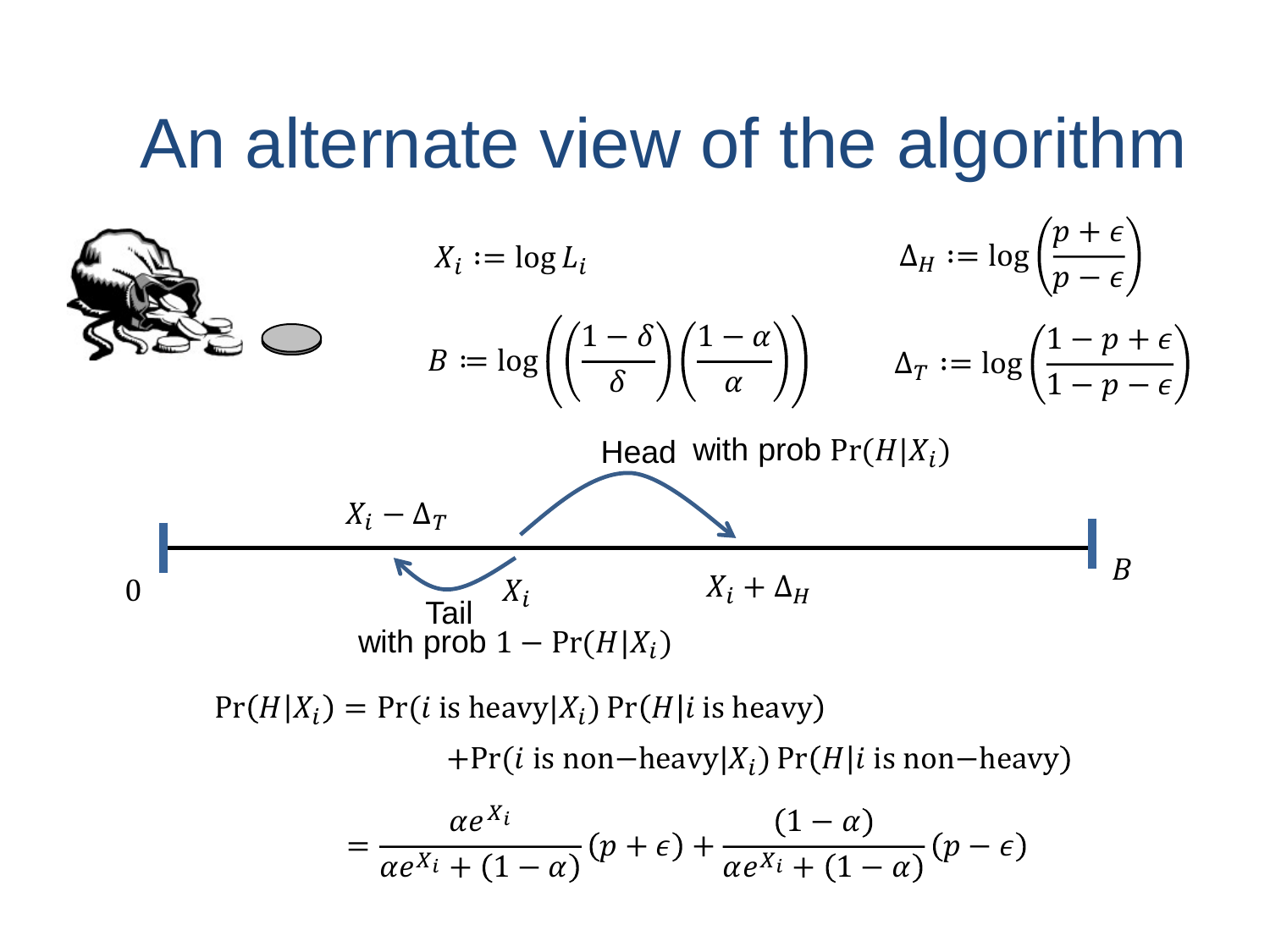#### An alternate view of the algorithm

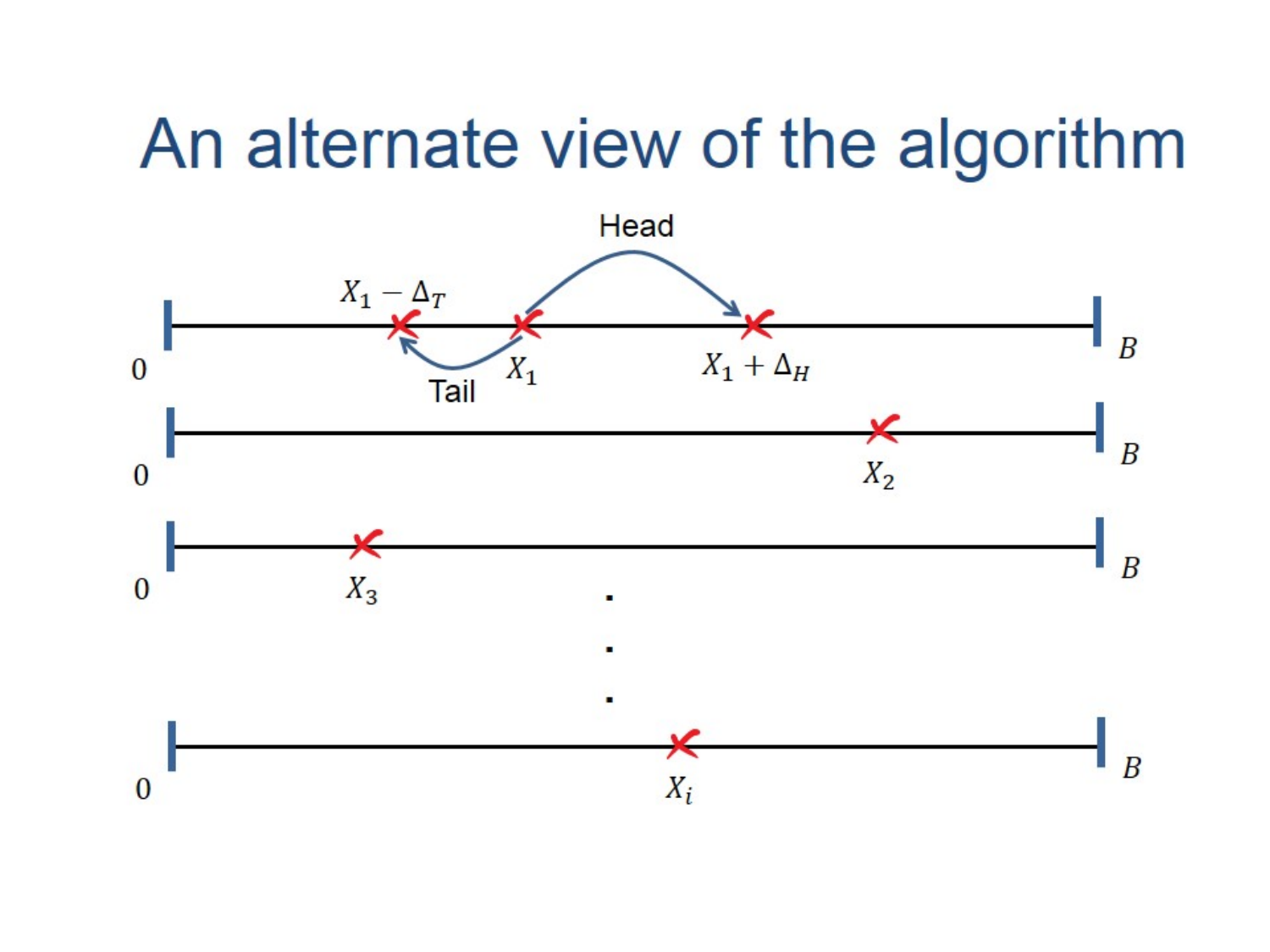## Multi-token Markov Game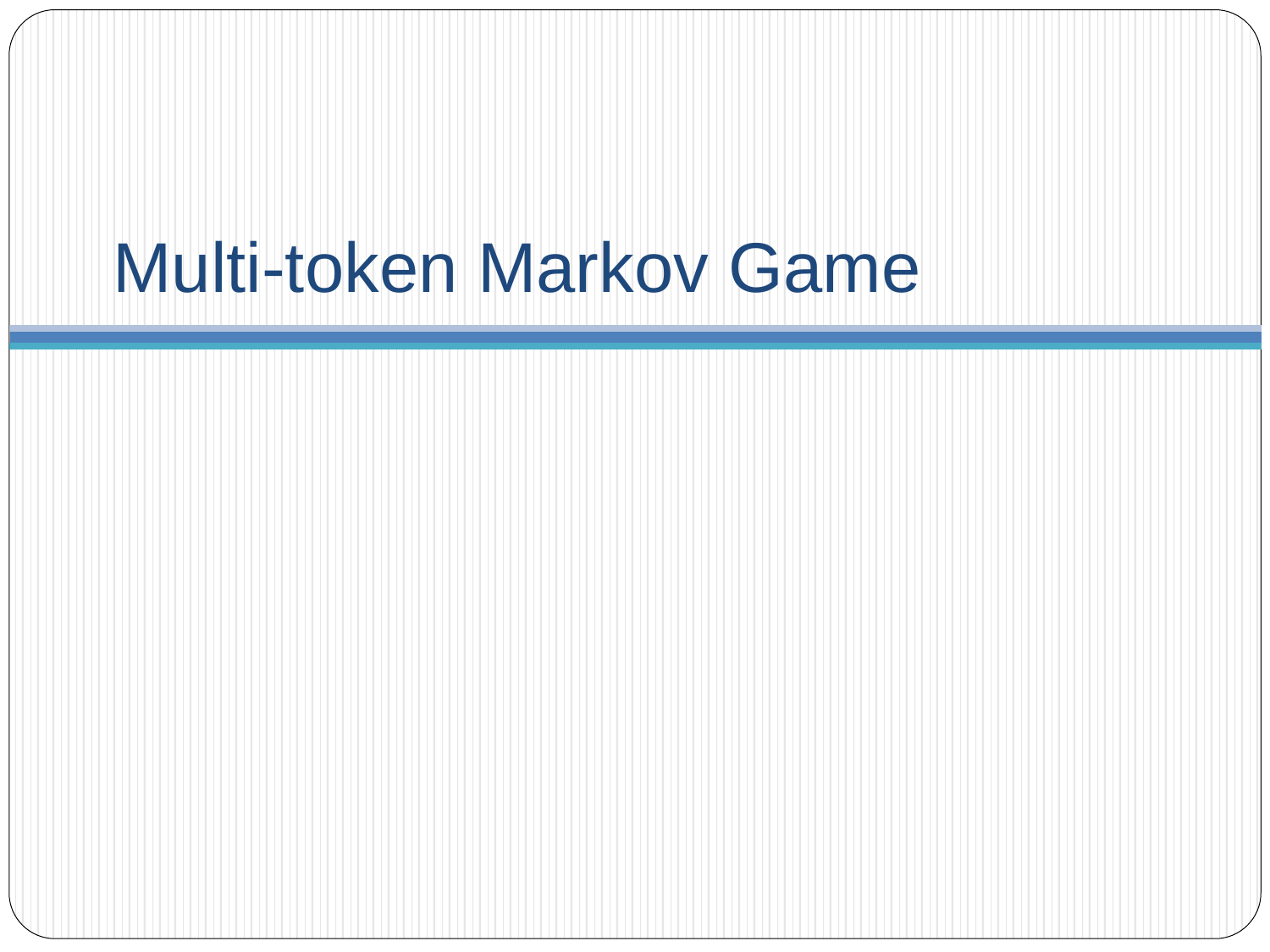### Multi-token Markov Game



- Cost of the game  $:=$  min strategy  $\Pi$  $\mathbb{E}(cost(\Pi))$
- Strategy can be randomized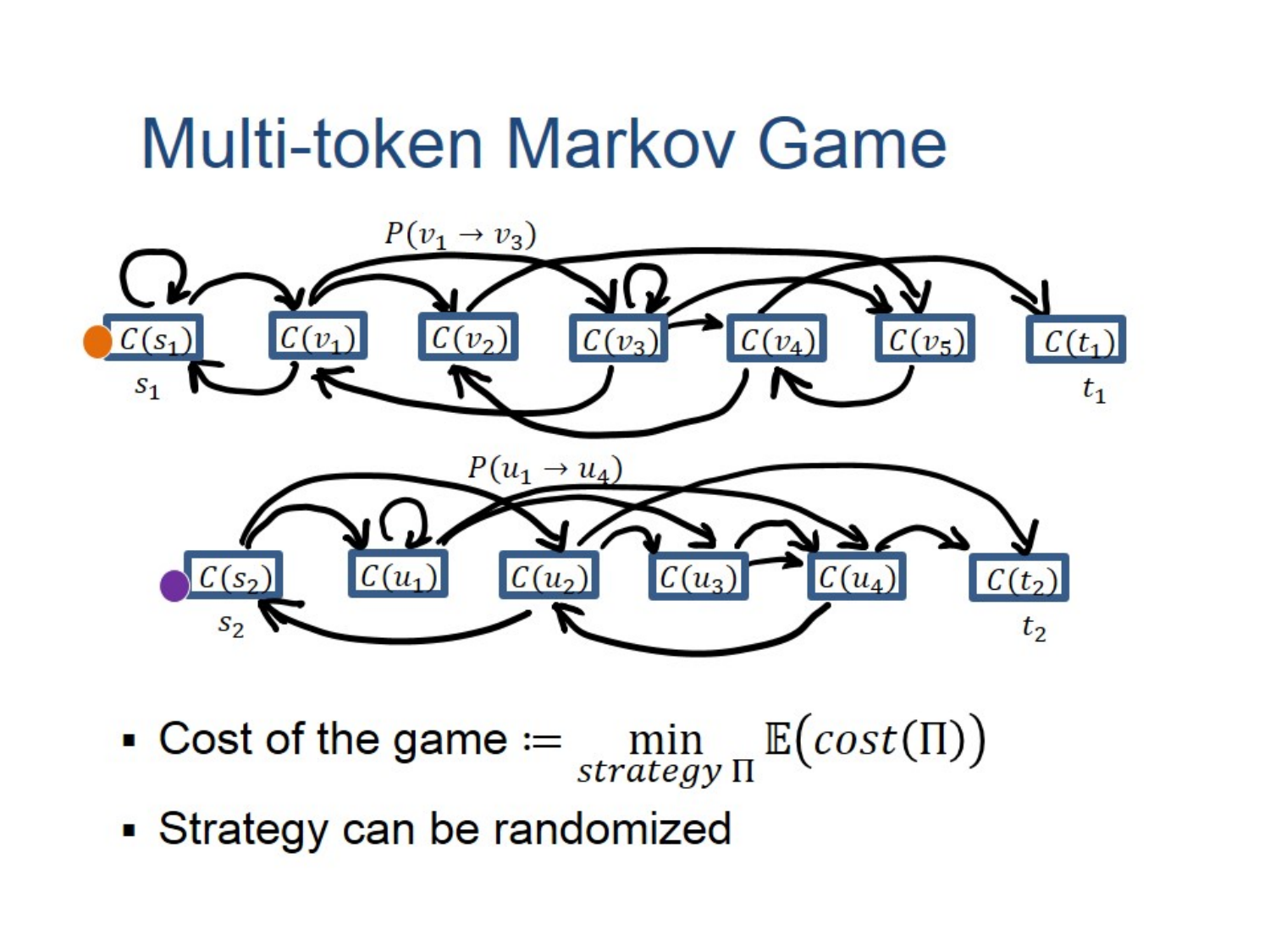

• Optimal strategy: pick the token in a state with the least grade grade:  $States \rightarrow \mathbb{R}$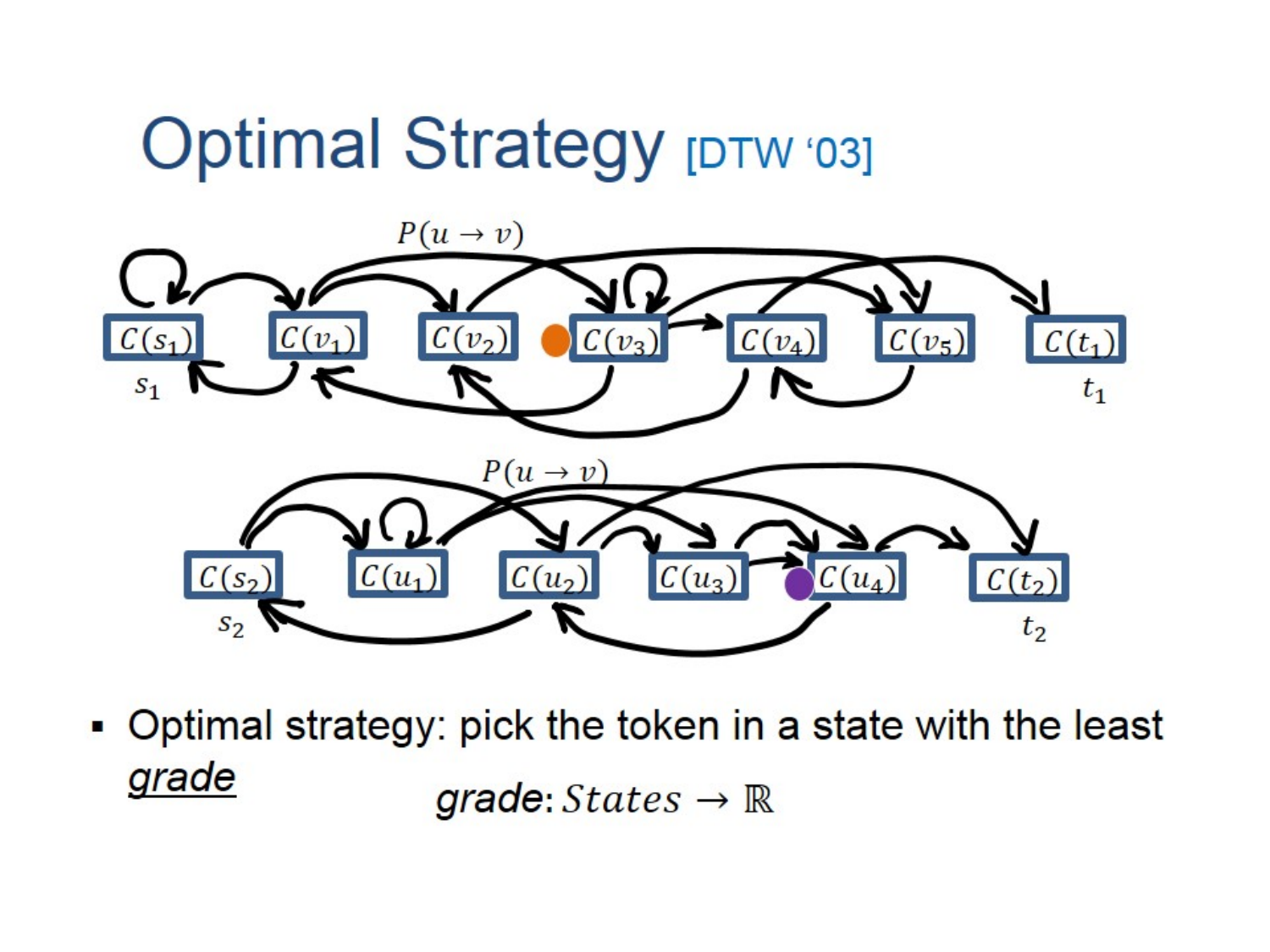# Optimality for our Markov Game

- Greedy strategy: Toss the coin with max likelihood
- Goal: Show that the greedy strategy is optimal
- State space: (all real values  $\leq$  B) corresponds to log-likelihoods
- Lemma: grade is non-increasing as a function of log-likelihood
- [DTW '03]: Picking the token with the least grade is optimal

 $\Rightarrow$  Tossing the coin with maximum log-likelihood is optimal